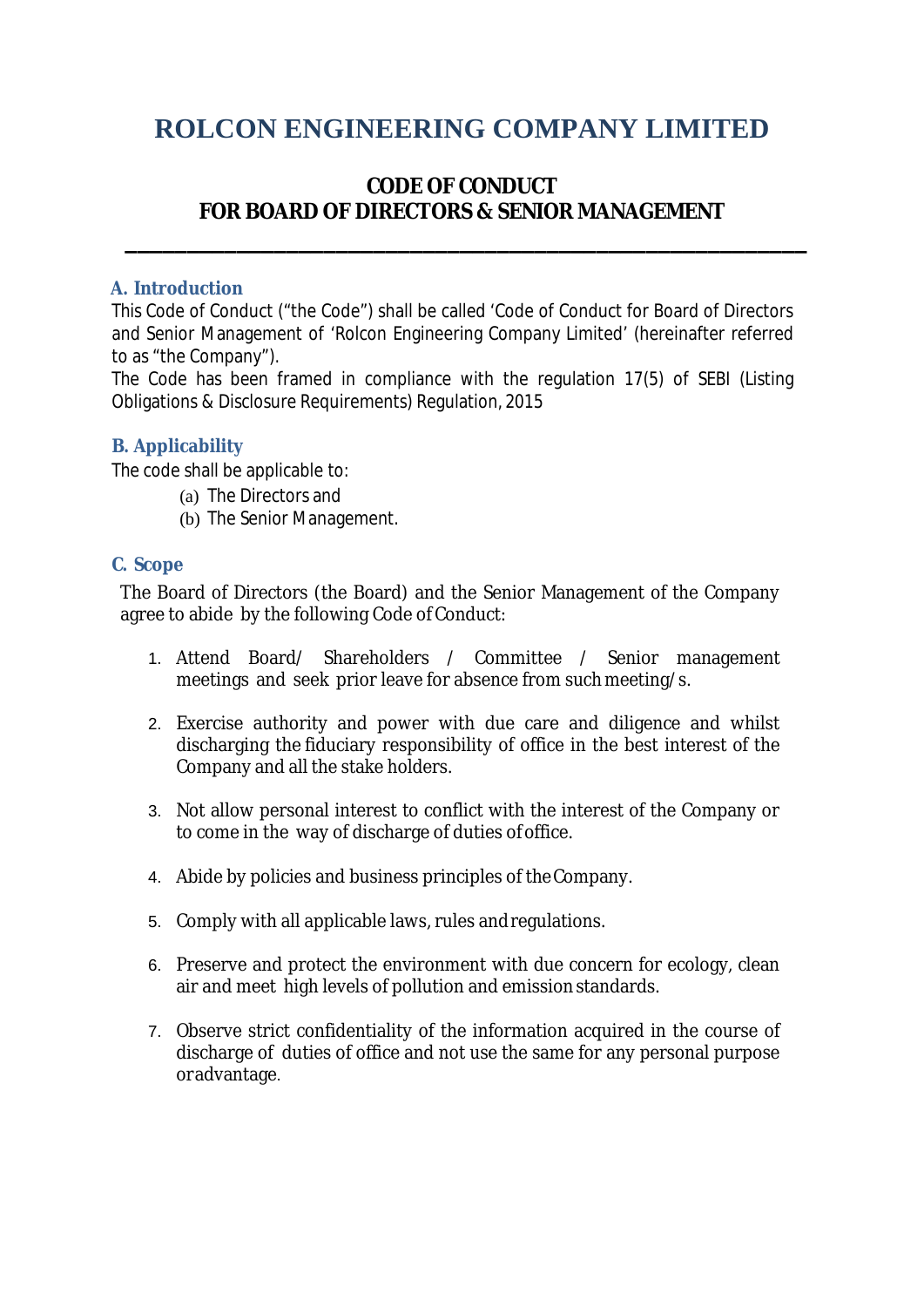- 8. Use Company property only for official purposes and for no personal gain. Not accept any personal gratification from suppliers/service providers/business partners, etc. (Note: Personal gratification will not include normal entertainment and gifts of no significant value).
- 9. Deal fairly with customers, suppliers, employees and other business partners.
- 10. Respect safety and health of all employees and provide working conditions which are not harmful to health.
- 11. Encourage employees to acquire skills, knowledge and training to expand/enhance their professional and specializedknowledge.
- 12. Provide equal opportunities to all employees and aspirants for employment in the Company irrespective of gender, caste, religion, race or color, merit being the sole differentiating factor.
- 13. Conduct business operations in compliance with competition laws and principles of fair market competition.
- 14. Maintain high ethical and professional standards in alldealings.
- 15. Not to conduct own selves in a manner as may bring disrepute to office or tarnish the reputation and image of the Company.
- 16. Not take up any activities competing with the business of the Company.
- 17. Make proper record of all financial transactions and not create undisclosed or unrecorded account/fund or asset.
- 18. Report any violation of this Code of Conduct to either HRL or AUD or any of the Whole- time Directors of the Company.
- 19. Co-operate with Government, Trade and Industry Associations for and in the development of economic legislations concerning the business of the Company.

#### **D. Code for Independent Directors**

 (Pursuant to section 149, section 166 and Schedule IV of the Companies Act, 2013) This Code is a guide to professional conduct for independent directors and the independent directors are expected to adhere to these standards and fulfill their responsibilities in a professional and faithful manner. This Code shall form part of the Code of Conduct for Board of Directors and Senior Management.

**I. Guidelines of professional conduct**

An independent director shall: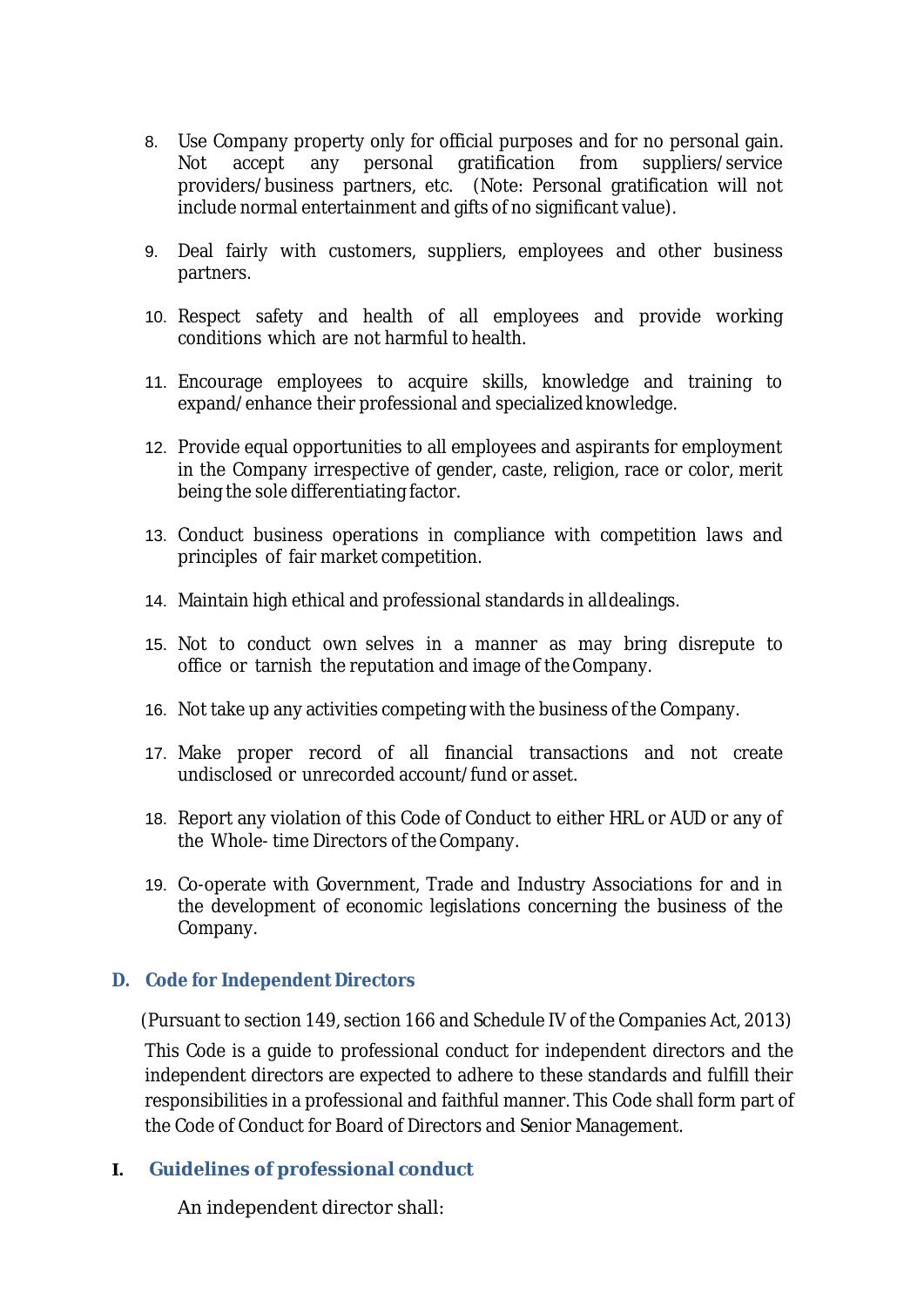- (1) uphold ethical standards of integrity and probity;
- (2) act objectively and constructively while exercising his duties;
- (3) exercise his responsibilities in a bona fide manner in the interest of the company;
- (4) devote sufficient time and attention to his professional obligations for informed and balanced decisionmaking;
- (5) not allow any extraneous considerations that will vitiate his exercise of objective independent judgment in the paramount interest of the company as a whole, while concurring in or dissenting from the collective judgment of the Board in its decision making;
- (6) not abuse his position to the detriment of the company or its shareholders or for the purpose of gaining direct or indirect personal advantage or advantage for any associated person;
- (7) refrain from any action that would lead to loss of his independence;
- (8) where circumstances arise which make an independent director lose his independence, the independent director must immediately inform the Board accordingly;
- (9) Assist the company in implementing the best corporate governance practices.

## **II. Role andfunctions**

The independent directors shall:

- (1) help in bringing an independent judgment to bear on the Board's deliberations especially on issues of strategy, performance, risk management, resources, key appointments and standards of conduct;
- (2) bring an objective view in the evaluation of the performance of board and management;
- (3) scrutinize the performance of management in meeting agreed goals and objectives and monitor the reporting of performance;
- (4) satisfy themselves on the integrity of financial information and that financial controls and the systems of risk management are robust and defensible;
- (5) safeguard the interests of all stakeholders, particularly the minority shareholders;
- (6) balance the conflicting interest of the stakeholders;
- (7) determine appropriate levels of remuneration of executive directors, key managerial personnel and senior management and have a prime role in appointing and where necessary recommend removal of executive directors, key managerial personnel and senior management;
- (8) Moderate and arbitrate in the interest of the company as a whole, in situations of conflict between management and shareholder's interest.

#### **III. Duties**

The independent directors shall—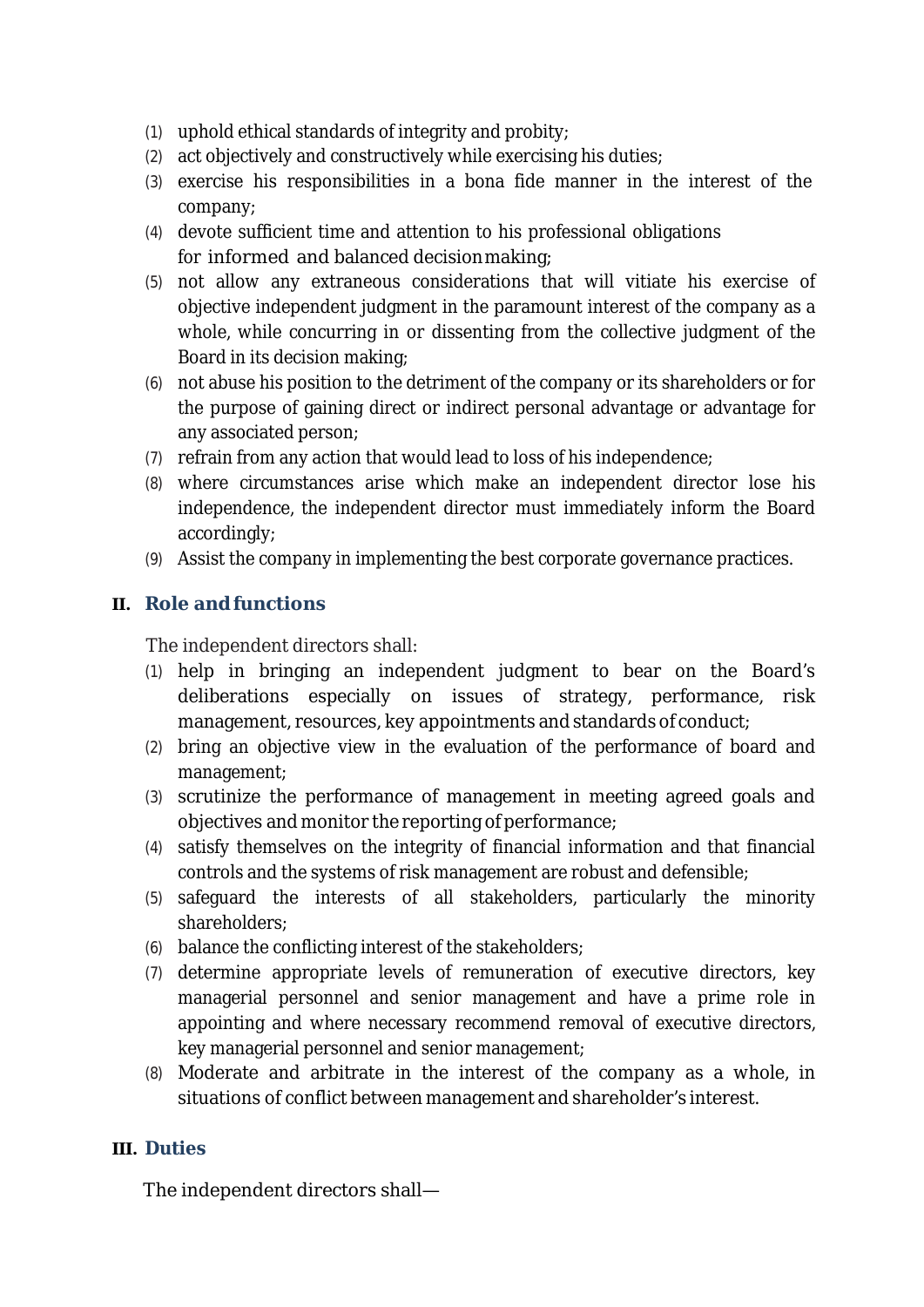- (1) undertake appropriate induction and regularly update and refresh their skills, knowledge and familiarity with the company;
- (2) Seek appropriate clarification or amplification of information and, where necessary, take and follow appropriate professional advice and opinion of outside experts at the expense of the company;
- (3) strive to attend all meetings of the Board of Directors and of the Board committees of which he is a member;
- (4) participate constructively and actively in the committees of the Board in which they are chairpersons or members;
- (5) strive to attend the general meetings of the company;
- (6) where they have concerns about the running of the company or a proposed action, ensure that these are addressed by the Board and, to the extent that they are not resolved, insist that their concerns are recorded in the minutes of the Board meeting;
- (7) keep themselves well informed about the company and the external environment in which it operates;
- (8) not to unfairly obstruct the functioning of an otherwise proper Board or committee of the Board;
- (9) pay sufficient attention and ensure that adequate deliberations are held before approving related party transactions and assure themselves that the same are in the interest of the company;
- (10) ascertain and ensure that the company has an adequate and functional vigil mechanism and to ensure that the interests of a person who uses such mechanism are not prejudicially affected on account of such use;
- (11) report concerns about unethical behavior, actual or suspected fraud or violation of the company's code of conduct or ethics policy;
- (12) acting within his authority, assist in protecting the legitimate interests of the company, shareholdersanditsemployees;
- (13) not disclose confidential information, including commercial secrets, technologies, advertising and sales promotion plans, unpublished price sensitive information, unless such disclosure is expressly approved by the Boardorrequiredbylaw.

#### **IV. Manner of appointment**

- (1) Appointment process of independent directors shall be independent of the company management; while selecting independent directors the Board shall ensure that there is appropriate balance of skills, experience and knowledge in the Board so as to enable the Board to discharge its functions and duties effectively.
- (2) The appointment of independent director(s) of the company shall be approved at the meeting of the shareholders.
- (3) The explanatory statement attached to the notice of the meeting for approving the appointment of independent director shall include a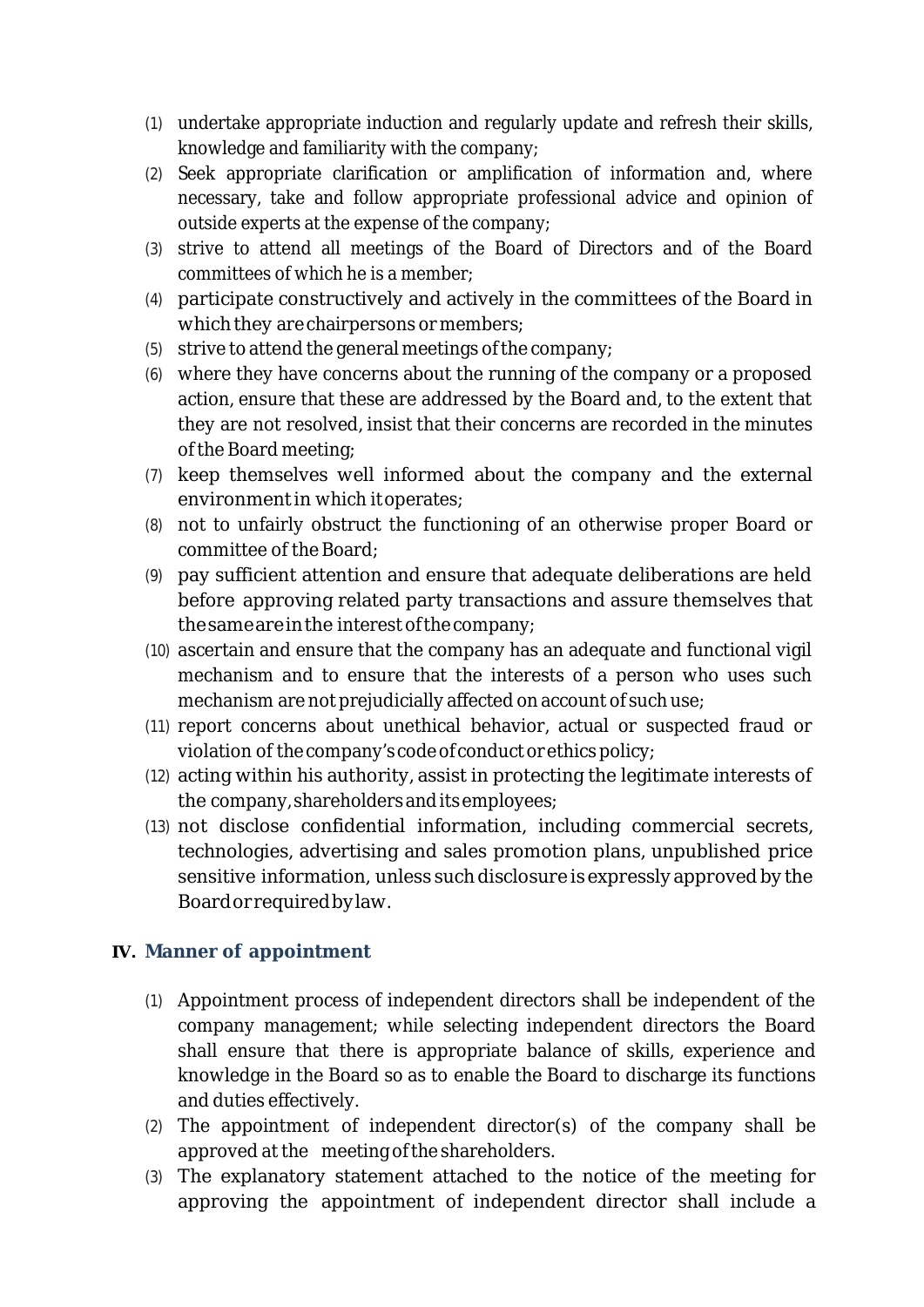statement that in the opinion of the Board, the independent director proposed to be appointed fulfils the conditions specified in theAct and the rules made thereunder and that the proposed director is independent of the management.

- (4) The appointment of independent directors shall be formalized through a letter of appointment, which shall set out:
- (a) the term of appointment;
- (b) the expectation of the Board from the appointed director; the Boardlevel committee(s)inwhichthedirectorisexpectedtoserveanditstasks;
- (c) the fiduciary duties that come with such an appointment along with accompanyingliabilities;
- (d) provision for Directors and Officers (D and O) insurance, if any; the Code of Business Ethics that the company expects its directors and employees to follow;
- (e) the list of actions that a director should not do while functioning as such in the company;and
- (f) The remuneration, mentioning periodic fees, reimbursement of expenses for participation in the Boards and other meetings and profit related commission,if any.
- (5) The terms and conditions of appointment of independent directors shall be open for inspection at the registered office of the company by any member during normal business hours.
- (6) The terms and conditions of appointment of independent directors shall also be posted onthe company'swebsite.

#### **V. Re-appointment**

The re-appointment of independent director shall be on the basis of report of performance evaluation.

#### **VI. Resignation or removal**

- (1) The resignation or removal of an independent director shall be in the same manner as is provided in sections 168 and 169 of the Act.
- (2) An independent director who resigns or is removed from the Board of the company shall be replaced by a new independent director within a period of not more than one hundred and eighty days from the date of such resignation or removal, as the case maybe.

 Where the company fulfils the requirement of independent directors in its Board even without filling the vacancy created by such resignation or removal, as the case may be, the requirement of replacement by a new independent director shall not apply.

#### **VII. Separate meetings**

(1) The independent directors of the company shall hold at least one meeting in